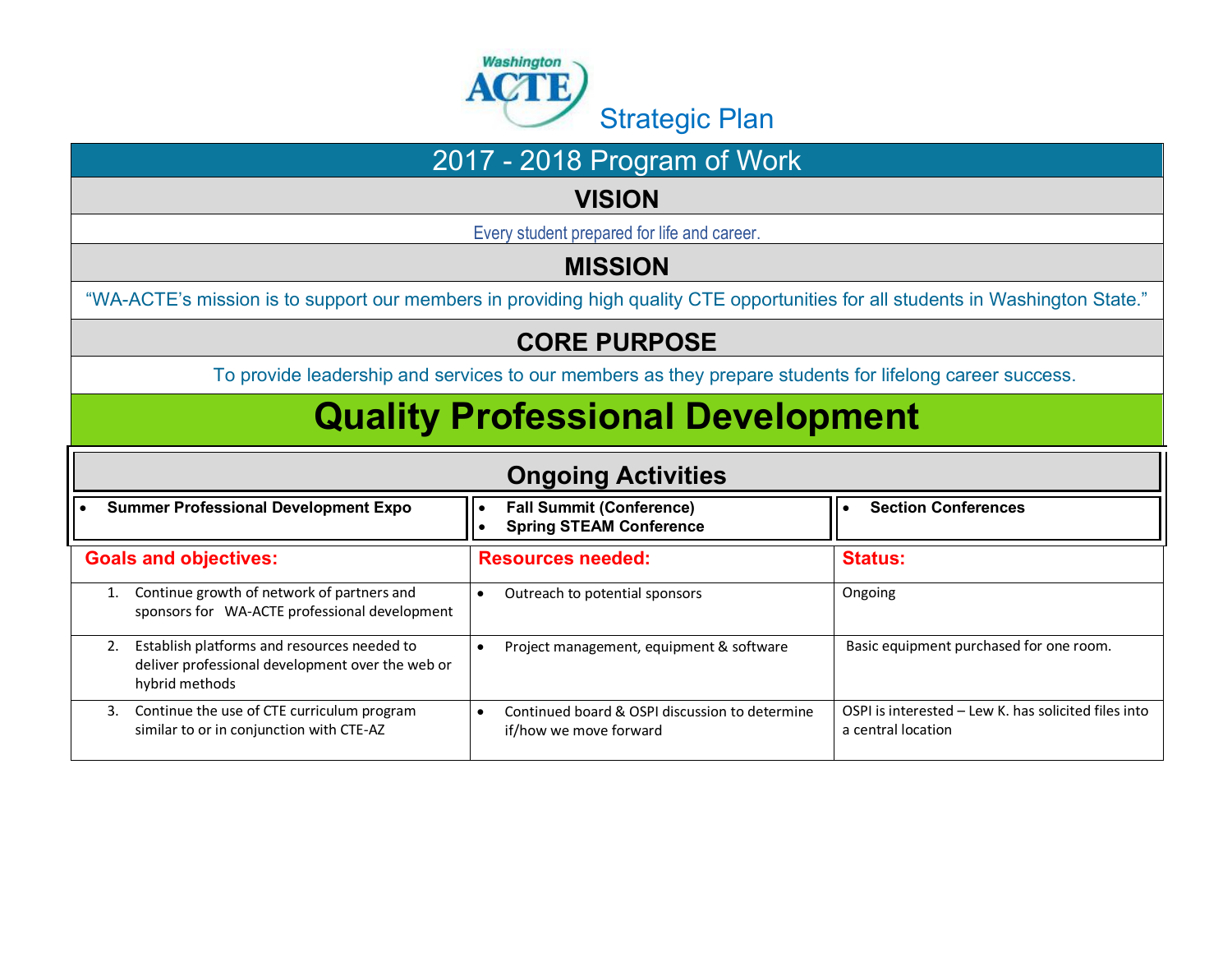

#### **VISION**

Every student prepared for life and career.

### **MISSION**

"WA-ACTE's mission is to support our members in providing high quality CTE opportunities for all students in Washington State."

### **CORE PURPOSE**

To provide leadership and services to our members as they prepare students for lifelong career success.

# **Advocacy and Promotion**

| <b>Ongoing Activities</b>                                                                                                    |                                                                                                        |                                                                                                      |  |  |
|------------------------------------------------------------------------------------------------------------------------------|--------------------------------------------------------------------------------------------------------|------------------------------------------------------------------------------------------------------|--|--|
| Working with state agencies<br>o Liaison positions on board                                                                  | Working with stakeholder associations<br>Linking business/labor with sections<br>$\circ$               | <b>Public relations programs</b><br>$\bullet$                                                        |  |  |
| <b>Goals and objectives:</b>                                                                                                 | <b>Resources needed:</b>                                                                               | <b>Status:</b>                                                                                       |  |  |
| Develop strategies to lift our CTE message<br>throughout the year(s)                                                         | Training, board learning time & input, plan<br>development and implementation support from<br>sections | Work with WACTA and their Marketing<br>Committee                                                     |  |  |
| Foster and expand relationships with our<br>2.<br>established partners.                                                      | Board members willing to help serve/connect<br>with partners to be our voice with them.                |                                                                                                      |  |  |
| Expand our relationship with PESB around CTE &<br>3.<br><b>STEM</b> issues                                                   | Board members willing to help serve/connect<br>with partners to be our voice with them.                | Exec. Dir. and Board members attending various<br>forums surrounding STEM and Connected<br>Learning. |  |  |
| Develop strategies for promotion of models for<br>4.<br>work-based learning/career connected learning<br>and apprenticeships | Board learning on varied initiatives surrounding<br>issue                                              |                                                                                                      |  |  |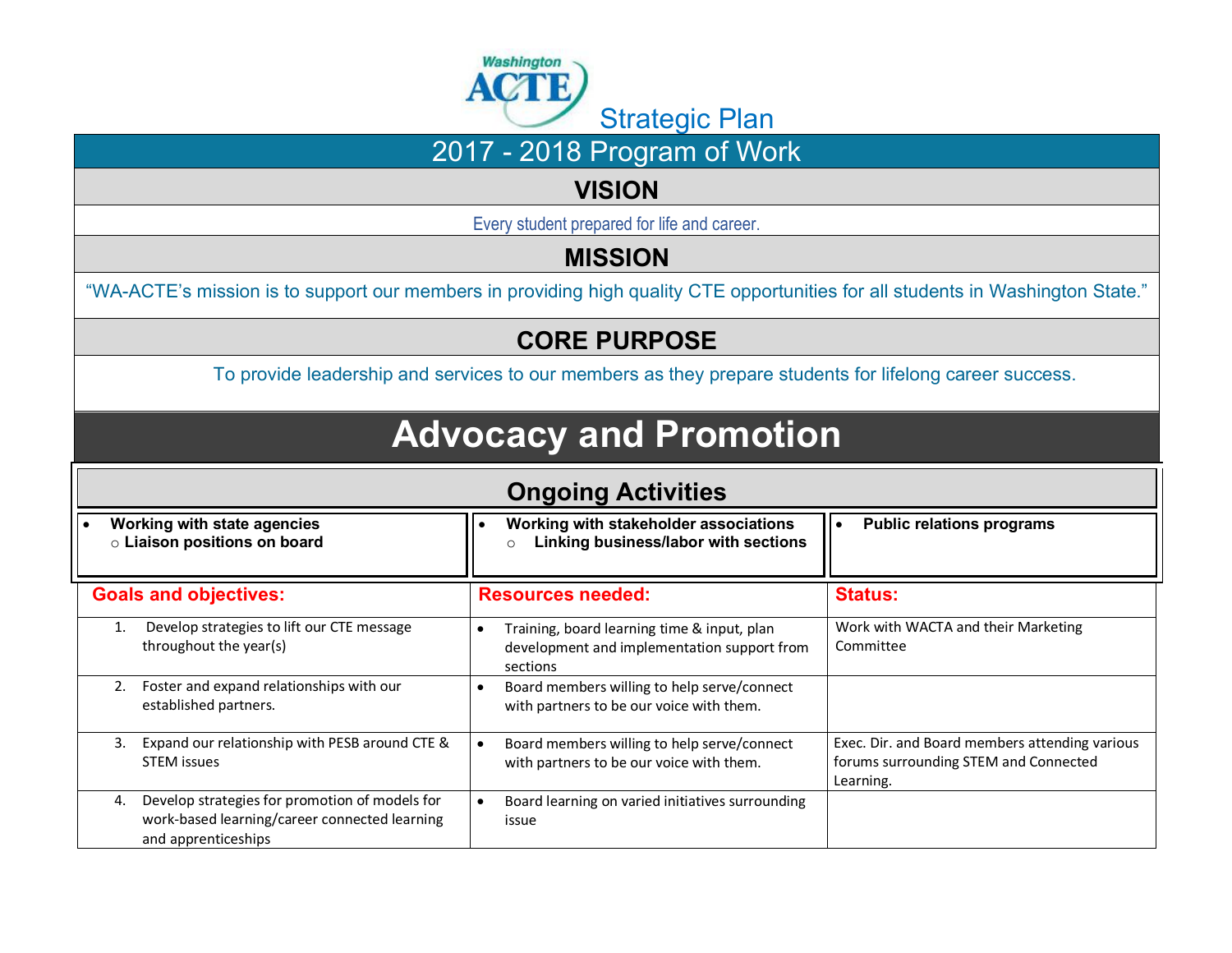

#### **VISION**

Every student prepared for life and career.

#### **MISSION**

"WA-ACTE's mission is to support our members in providing high quality CTE opportunities for all students in Washington State."

#### **CORE PURPOSE**

To provide leadership and services to our members as they prepare students for lifelong career success.

# **Advancement of Policy and Legislation**

| <b>Ongoing Activities</b>                                       |                                                                           |                                                                                            |  |  |
|-----------------------------------------------------------------|---------------------------------------------------------------------------|--------------------------------------------------------------------------------------------|--|--|
| <b>WOVE and PAC</b><br><b>CTSO Civic Engagement Day</b>         | Work on the hill<br><b>Registered lobbyist</b>                            | <b>OSPI, PESB, WTECB &amp; SBCTC</b><br>connections                                        |  |  |
| <b>Goals and objectives:</b>                                    | <b>Resources needed:</b>                                                  | <b>Status:</b>                                                                             |  |  |
| Establish legislative focus for upcoming legislative<br>session | Work with section leadership and board to<br>survey issues among sections | 2018 Legislative Focus established<br>2 page CTE/Skill Center Funding briefing<br>complete |  |  |
| Increase WOVE resources                                         | Board discussion, plan development and<br>implementation support          |                                                                                            |  |  |
| 3.<br>Continue strong lobbying efforts                          | Subcontract with lobbyist                                                 | Under review                                                                               |  |  |
| Revise and update legislative resources for<br>4.<br>members    | Utilize staff and board member time to review<br>resources.               | WACTA Exec. Board interested in working on<br>this                                         |  |  |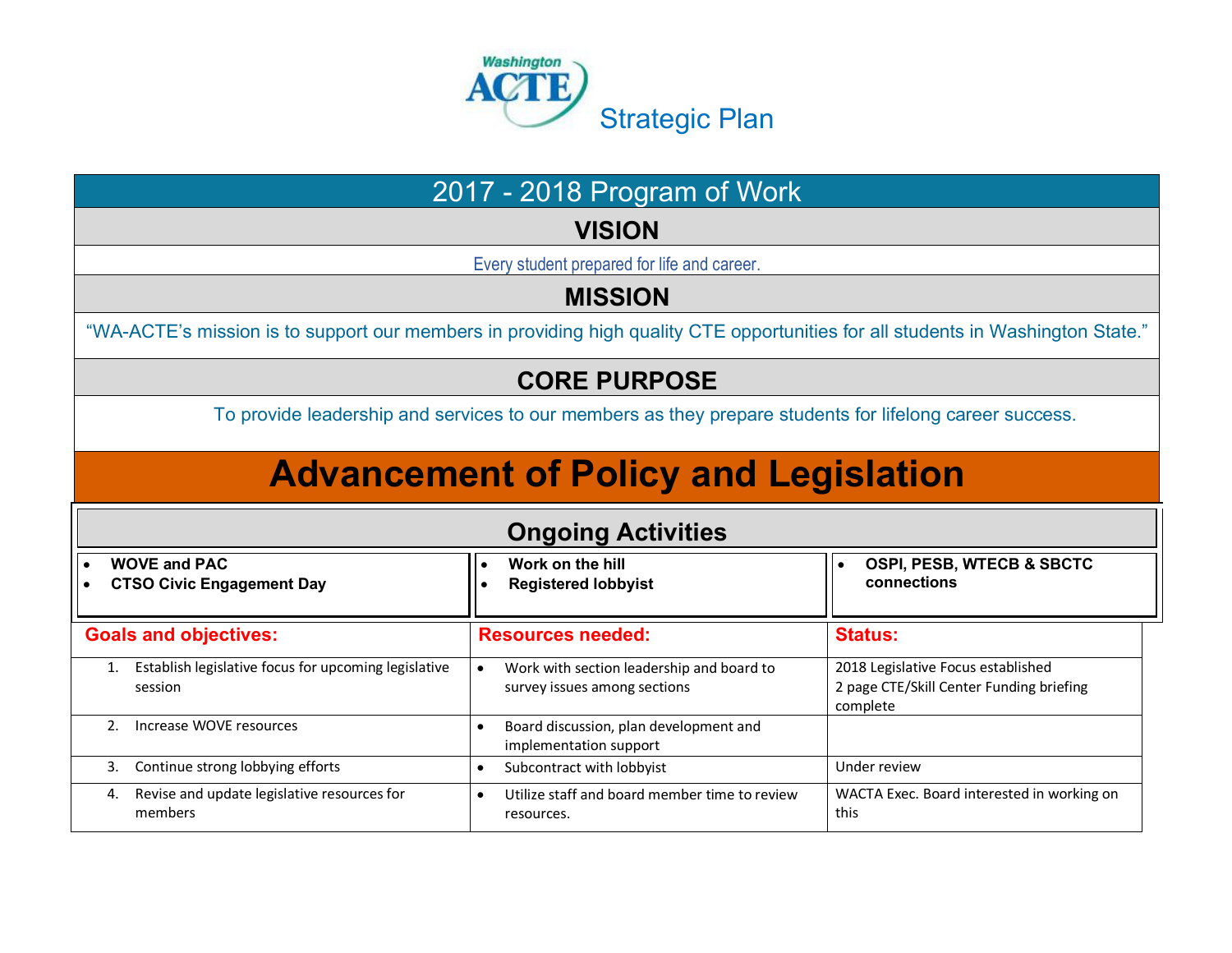

**VISION**

Every student prepared for life and career.

#### **MISSION**

"WA-ACTE's mission is to support our members in providing high quality CTE opportunities for all students in Washington State."

#### **CORE PURPOSE**

To provide leadership and services to our members as they prepare students for lifelong career success.

# **Networking and Communication**

| <b>Ongoing Activities</b>    |                                                                                                     |           |                                                                                             |                                                |
|------------------------------|-----------------------------------------------------------------------------------------------------|-----------|---------------------------------------------------------------------------------------------|------------------------------------------------|
|                              | <b>WA-ACTE Website</b><br>• CTE Online Community                                                    |           | <b>Email blasts</b>                                                                         | <b>Social Media</b><br>#lamCTE, #WeAreCTE      |
| <b>Goals and objectives:</b> |                                                                                                     |           | <b>Resources needed:</b>                                                                    | <b>Status:</b>                                 |
|                              | 1. Obtain names and emails for all certified CTE educators<br>with endorsements in Washington State |           | PESB records request.                                                                       |                                                |
|                              | 2. Update website                                                                                   |           | Utilize web design partner(s) to update website for<br>easy and prompt entry of information | Website under current updating/refresh process |
|                              | 3. Engage partners in establishing media campaigns for<br><b>CTE</b>                                | $\bullet$ | Develop list of partners willing to market and<br>promote CTE                               | WACTA working on marketing activities          |